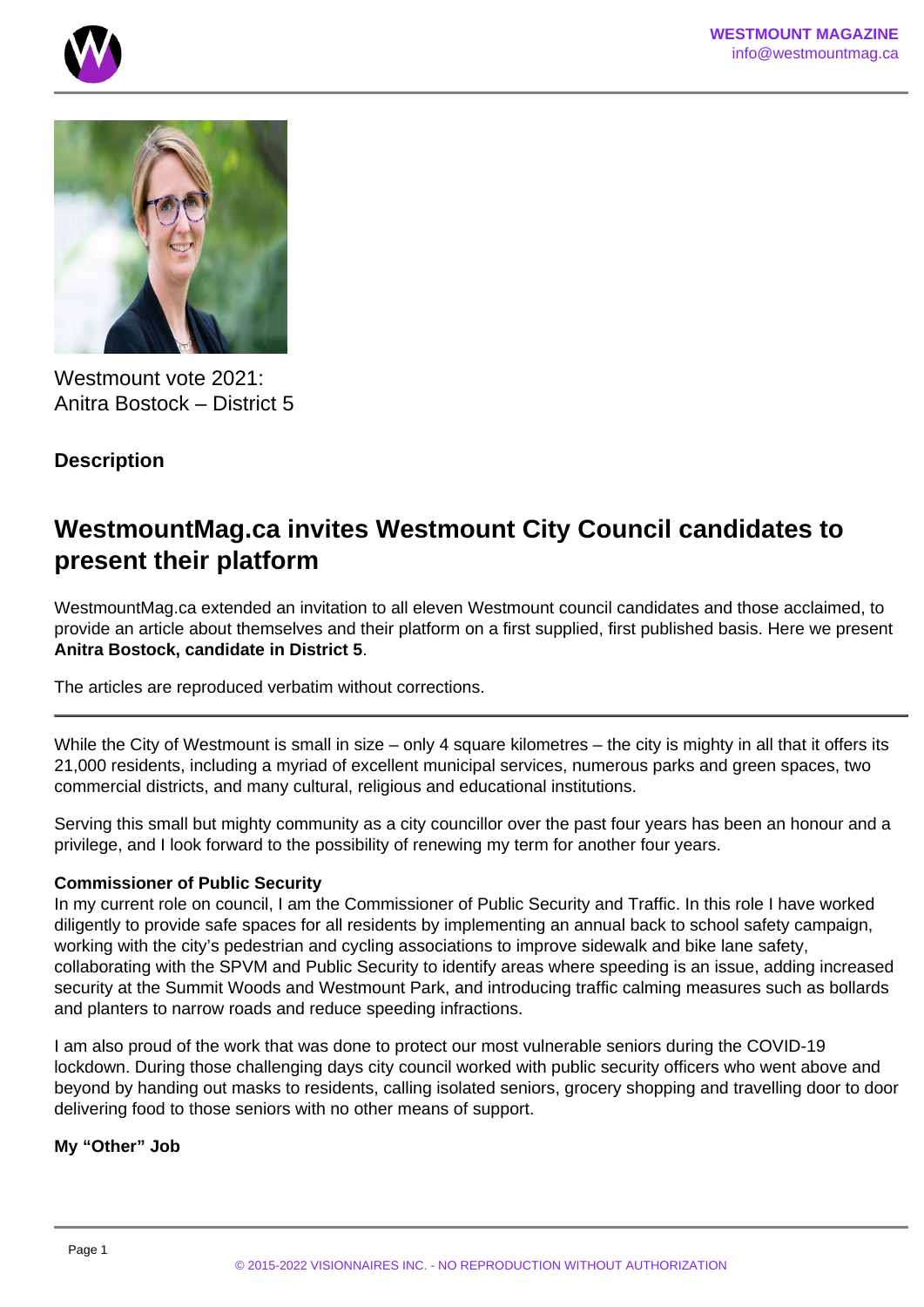Most Westmount City Councillors also have day jobs and careers, and I am no exception. When I am not working for the city, I spend my time as a Community Development Project Manager for the Teresa Dellar Palliative Care Residence in the West Island, where I help people with advanced age, frailty, chronic and/or lifelimiting illness to live at home or in the community for as long as they possibly can. It is rewarding work, and a job that has certainly helped to strengthen my understanding of the needs of seniors. It was, in fact, my "day job" that inspired me to collaborate in the creation and implementation of the Westmount Accessibility Advisory Committee, a group that has developed recommendations on how to improve and integrate accessibility measures into the city's existing infrastructure.

#### Lifelong Westmount Resident

Raised in Westmount on Hallowell Avenue, I am also married to a lifelong Westmount resident, who was raised on Burton Avenue in District 5. My stepchildren, now away at college, were also born and raised in Westmount. As a family we feel so fortunate to live in this community and we do all we can to give back when we can. I spend my down time volunteering as a soccer coach while my stepdaughters spent many years teaching skating at the Westmount arena, and volunteering at Westmount Family Day.

#### Still more to do

District 5 is a complex part of our community due to the density of its residential and commercial populations, and its proximity to the City of Montreal. There is much work to be done in the district, particularly in the areas of traffic and speeding, bike path integration, and in environmental improvements such as introducing composting to apartment buildings and adding more electric vehicle charging stations.

District 5 requires an experienced councillor to speak on behalf of its residents. Having spent the last four years as an active voice on council, I believe I have the right experience and city expertise to allow this vital district to flourish.

I hope you will consider voting for me. In the meantime, I want to hear from you! Please follow the link [surveymonkey.com/r/ANITRA](https://www.surveymonkey.com/r/ANITRA) to a survey so you can tell me what is important to you!

Image: courtesy of Anitra Bostock

Read other candidate platforms